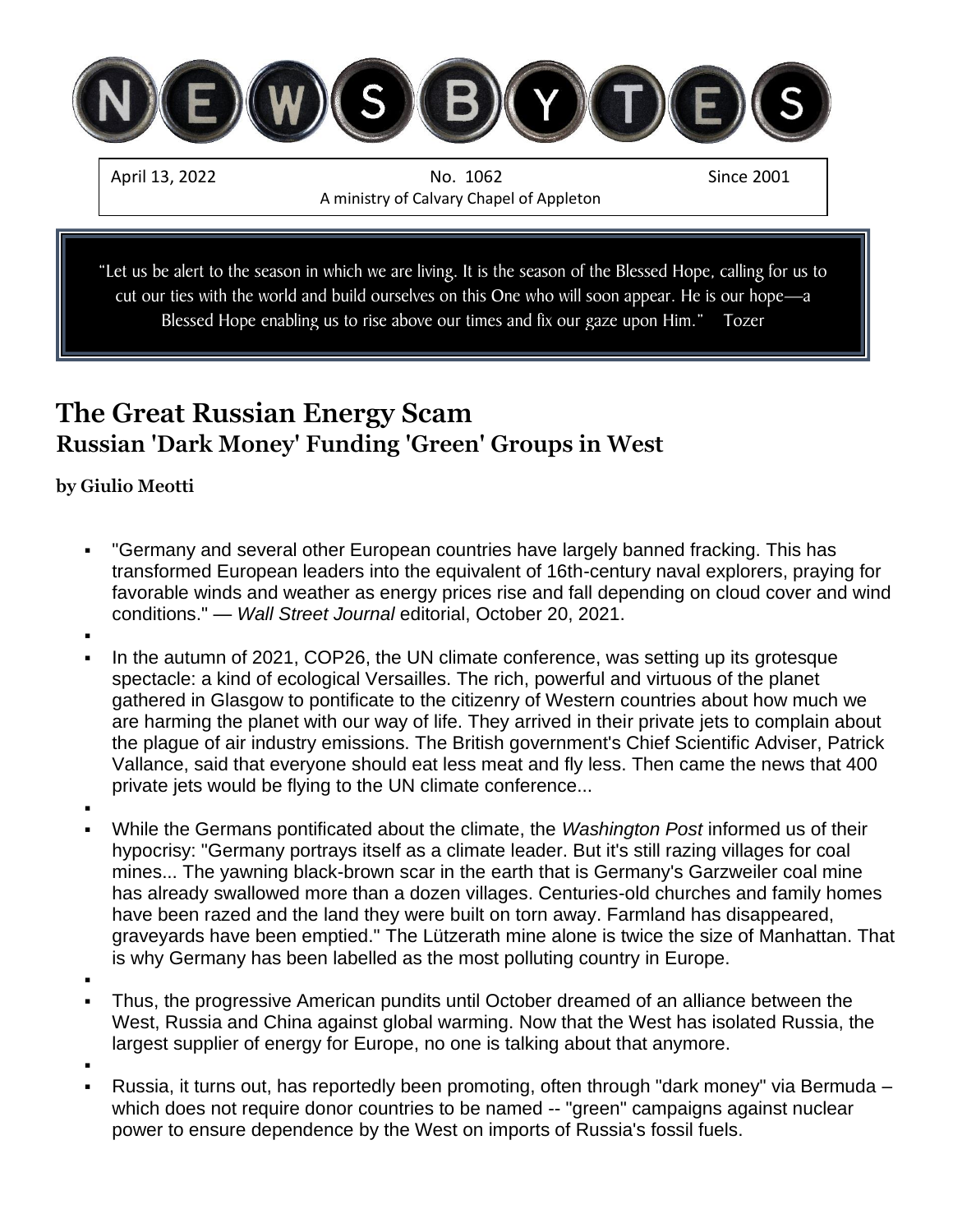- Germany's Foundation for Climate and Environmental Protection, which has reportedly received more than 17 million euros from Gazprom, has also been accused of being a Moscow-funded "puppet", the *Sunday Times* disclosed. The foundation was established this year in Mecklenburg-Pomerania by Manuela Schwesig... an ally of former German Chancellor Gerhard Schröder, who is Chairman of the companies that own the Nord Stream and Nord Stream II pipelines, built to transport natural gas from Russia to Germany. Schröder has also been serving on the boards of Russian state-backed energy companies.
- ▪

▪

- "I have met allies who can report that Russia, as part of their sophisticated information and disinformation operations, engaged actively with so-called non-governmental organizations (NGOs) – environmental organizations working against shale gas – to maintain European dependence on imported Russian gas". — Then NATO Secretary General Anders Fogh Rasmussen*,* quoted in *The Guardian*, June 19, 2014.
- An investigation by *Unherd* revealed that China is also funding Western environmentalists.



Pictured: Russian President Vladimir Putin speaks at the Energy Club Summit during an International Economic Forum meeting in St. Petersburg on June 21, 2013. (Photo by Mikhail Klimentyev/RIA-Novosti/AFP via Getty Images)

"With winter fast approaching, Europe finds itself in an energy crisis—and reliant on the tender mercies of Russian strongman Vladimir Putin. It's a self-induced disaster years in the making".

That was how an October 20, 2021 [editorial](https://www.wsj.com/articles/the-wests-energy-masochism-russia-vladimir-putin-europe-11634675580) in the *Wall Street Journal* began, before Russia amassed its troops on the Ukrainian border and no analyst or think

tank imagined that the unthinkable was around the corner. The editorial continued:

"European leaders have handicapped themselves on energy in the name of pursuing a climate agenda that will have no effect on the climate but is raising energy prices, harming consumers and industry, and is now empowering the bullies in the Kremlin.

"The U.K. and EU have pledged net-zero greenhouse gas emissions by 2050, closing coal plants and pouring billions into solar and wind projects. Germany and several other European countries have largely banned fracking. This has transformed European leaders into the equivalent of 16th-century naval explorers, praying for favorable winds and weather as energy prices rise and [fall](https://www.bloomberg.com/news/articles/2021-10-19/european-gas-prices-drop-on-windy-and-mild-weather-forecasts) depending on cloud cover and wind conditions.

"Germany also hurt itself when Chancellor Angela Merkel [chose](https://apnews.com/article/technology-europe-government-and-politics-environment-and-nature-nuclear-power-e465171848cb6e744920367dcc142658) to eliminate nuclear power in an overreaction to the 2011 Fukushima accident."

Konstantin Kosachev, an influential Russian legislator, had previously [told](https://www.bloomberg.com/news/articles/2021-10-19/russia-signals-europe-won-t-get-extra-gas-without-nord-stream-2) *Bloomberg* that "we cannot ride to the rescue just to compensate for mistakes that we didn't commit". Such raw honesty stood in painful contrast to Europe's naïveté.

European Commission President Ursula von der Leyen recently [met](https://www.gatestoneinstitute.org/18399/activists%20from%20the%20Greta%20Thunberg-inspired%20Fridays%20for%20Future%20movement) with activists from the Greta Thunberg-inspired "Fridays for Future" movement, despite these environmentalists' responsibility in Europe's energetic masochism, as the *Wall Street Journal* called it in [another editorial.](https://www.wsj.com/articles/a-lesson-in-energy-masochism-europe-natural-gas-russia-vladimir-putin-11646170129)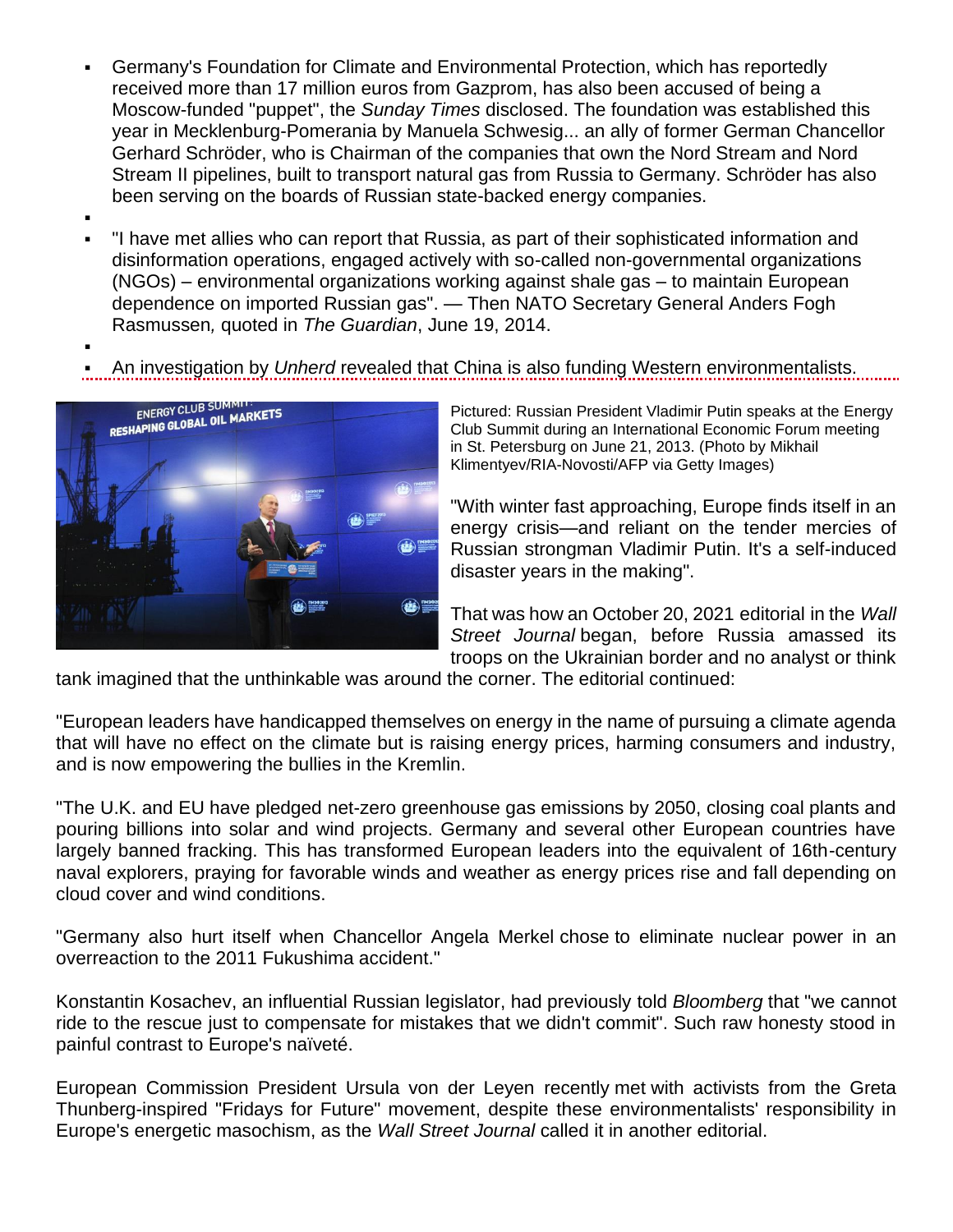Author [Michael Shellenberger,](https://www.foxnews.com/media/author-blasts-green-delusions-western-countries-empowered-putin-energy-advantage-europe) also blasting the climate polices of Europe, recently pointed out in a [Substack post](https://bariweiss.substack.com/p/the-wests-green-delusions-empowered?s=r) headline "The West's Green Delusions Empowered Putin":

"As the West fell into a hypnotic trance about healing its relationship with nature, averting climate apocalypse and worshiping a teenager named Greta, Vladimir Putin made his moves."

One of the reasons for Germany's catastrophic energy choices -- Russian gas and Chinese solar panels instead of domestic nuclear energy and fossil fuel production -- was exposed by Fabien Bouglé in his book *Nucléaire, les vérités cachées* ("Nuclear Energy, The Hidden Truths"). In a recent [interview](https://www.lefigaro.fr/vox/societe/crise-de-l-energie-le-livre-choc-qui-rehabilite-le-nucleaire-face-a-l-eolien-20211005) with *Le Figaro*, he said:

"My research revealed clearly that Germany has waged an economic war against French nuclear energy. In connection, for years, with anti-nuclear and pro-wind environmental NGOs, our neighbor has been struggling to denigrate our nuclear industry on our soil but also in Brussels. An army of German lobbyists are working with the European Commission to prevent French nuclear energy from entering the list of activities considered 'green' because of its low-carbon nature."

In the autumn of 2021, COP26, the UN climate conference, was setting up its grotesque spectacle: a kind of ecological Versailles. The rich, powerful and virtuous of the planet gathered in Glasgow to pontificate to the citizenry of Western countries about how much we are harming the planet with our way of life. They arrived in their private jets to complain about the plague of air industry emissions. The British government's Chief Scientific Adviser, [Patrick Vallance,](https://www.newscientist.com/article/2295076-eat-less-meat-and-fly-less-to-help-climate-says-patrick-vallance/) said that everyone should eat less meat and fly less. Then came the news that [400 private jets](https://www.dailyrecord.co.uk/news/scottish-news/private-jets-flying-cop26-blast-25338840) would be flying to the UN climate conference, bringing international leaders and corporate executives.

The United Kingdom's Prince Charles, from one of his palaces, said COP26 was the planet's "last chance." The British royal family has [flown](https://www.independent.co.uk/travel/news-and-advice/royal-family-flights-private-jet-b1827279.html) so much over the past five years that they could have reached the moon and back.

While the Germans pontificated about the climate, the *Washington Post* [informed](https://www.washingtonpost.com/world/2021/10/23/germany-coal-climate-cop26/) us of their hypocrisy:

"Germany portrays itself as a climate leader. But it's still razing villages for coal mines... The yawning black-brown scar in the earth that is Germany's Garzweiler coal mine has already swallowed more than a dozen villages. Centuries-old churches and family homes have been razed and the land they were built on torn away. Farmland has disappeared, graveyards have been emptied."

The Lützerath mine alone is twice the size of Manhattan. That is why Germany has been labelled as the [most polluting country](https://www.marketplace.org/2021/09/15/can-germany-europes-biggest-carbon-polluter-clean-up-its-act/) in Europe. Six years ago, at the time of COP21, former Polish Prime Minister Jerzy Buzek [warned](https://www.euractiv.com/section/climate-environment/interview/jerzy-buzek-let-s-not-be-hypocrites-about-coal/) us, "let's not be hypocrites: Germans are building up additional coal plants to support their renewable energy sector."

In November 2021, Thomas Friedman [wrote](https://www.nytimes.com/2021/11/01/opinion/climate-glasgow-russia-china.html) in the *New York Times*:

In a recent [essay](https://diplomacy21-adelphi.wilsoncenter.org/article/geostrategic-competition-and-climate-change-avoiding-unmanageable) on great-power competition and climate change, Rob Litwak, an arms control expert at the Wilson Center, recalled a question that President Ronald Reagan posed to Mikhail Gorbachev, the Soviet leader, after they took a walk during their 1985 Lake Geneva summit.

As Gorbachev [put it](https://charlierose.com/videos/12958) later: "President Reagan suddenly said to me, 'What would you do if the United States were suddenly attacked by someone from outer space? Would you help us?'"...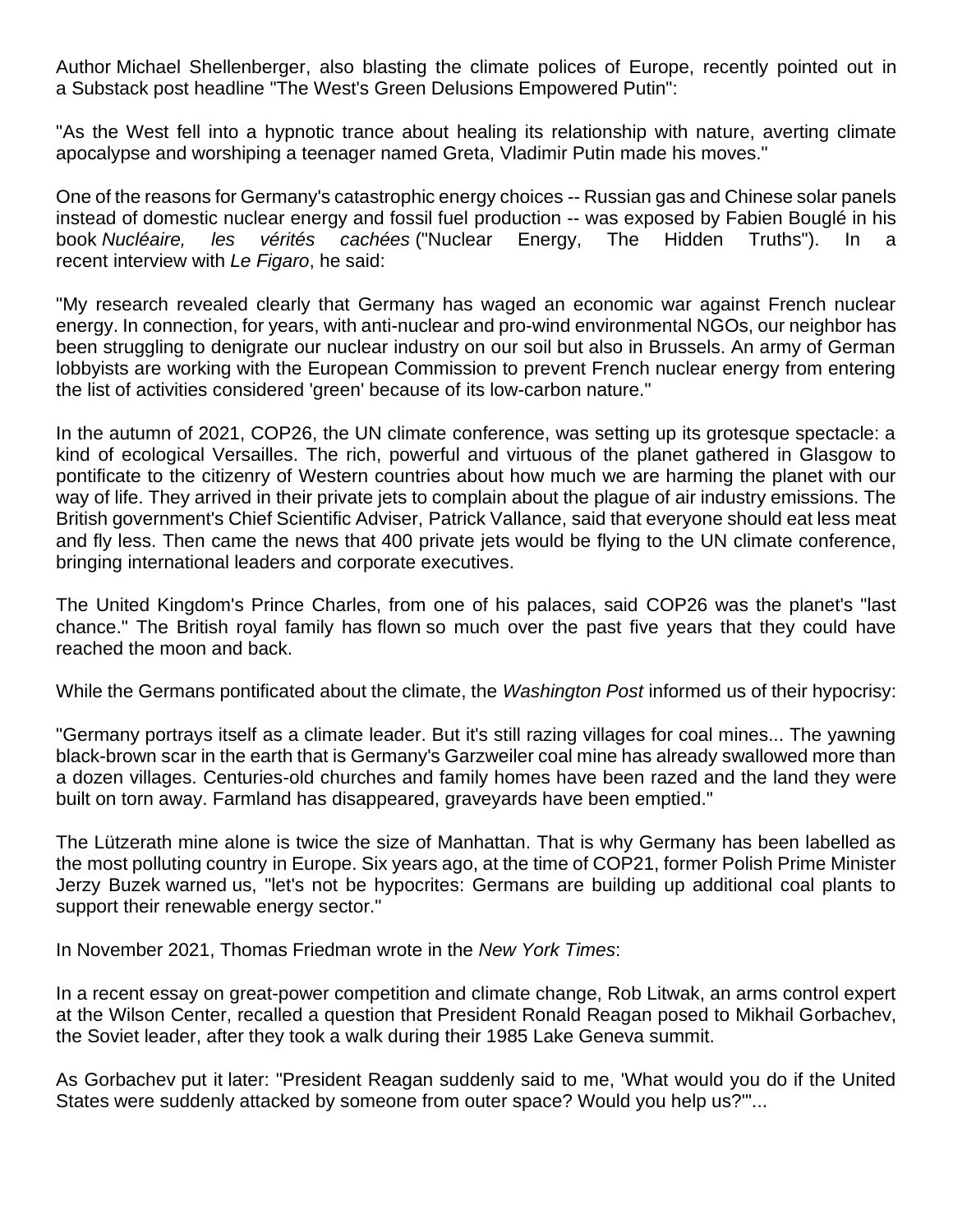Litwak's point in retelling that story, of course, is that today we are facing a similar, world-stressing threat — not from space aliens but from a much more familiar and once seemingly benign force: our climate.

Thus, the progressive American pundits until October dreamed of an alliance between the West, Russia and China against global warming. Now that the West has isolated Russia, the largest supplier of energy for Europe, no one is talking about that anymore.

The Glasgow meeting in January has been forgotten. [Coal imports](https://www.reuters.com/business/energy/russian-gas-crisis-stokes-europes-appetite-russian-coal-2022-02-03/) to the European Union have already increased by more than 56% compared to 2021, to face an energy crisis. In [Britain,](https://www.walesonline.co.uk/news/wales-news/aberpergwm-colliery-given-go-ahead-22900709) the Coal Authority has authorized a mine in Wales to increase production by 40 million tonnes over the next two decades.

Germany, which depends on Russian gas and which has the Greens Party in government with the Social Democrats, was so desperate that it had to stop the shutdown of its nuclear power plants. The closing of the reactors had been decided by then Chancellor Angela Merkel after the Fukushima accident. Now Hans-Werner Sinn, a leading German economist, [writes:](https://www.project-syndicate.org/commentary/germany-energy-shambles-dependence-on-russian-gas-by-hans-werner-sinn-2022-03)

"In both the short and the long term, Germany will be unable to end Russian gas imports without triggering economic chaos... Germany's pledge to abandon coal and nuclear, the very energy sources that would have given it a degree of self-sufficiency and autonomy, has thus placed the country in great danger."

Russia, it turns out, has [reportedly](https://thehill.com/opinion/energy-environment/596304-investigate-russias-covert-funding-of-us-anti-fossil-fuel-groups/) been promoting, often through ["dark money" via Bermuda](https://www.scribd.com/document/353439133/Smith-Weber-Letter-to-Mnuchin-re-Russia-and-Green-Groups) – which does not require donor countries to be named -- "green" campaigns against nuclear power to ensure dependence by the West on imports of Russia's fossil fuels. [According](https://thehill.com/opinion/energy-environment/596304-investigate-russias-covert-funding-of-us-anti-fossil-fuel-groups/) to an article in *The Hill*:

"In 2014 – the same year Russia annexed Crimea – then-North Atlantic Treaty Organization (NATO) Secretary-General Anders Fogh Rasmussen [warned](https://www.theguardian.com/environment/2014/jun/19/russia-secretly-working-with-environmentalists-to-oppose-fracking) that Russia was covertly working to undermine European and U.S. fossil fuel production...

["According to The Guardian,](https://www.theguardian.com/environment/2014/jun/19/russia-secretly-working-with-environmentalists-to-oppose-fracking) Rasmussen... claimed in a presentation to a think tank in London, 'I have met allies who can report that Russia, as part of their sophisticated information and disinformation operations, engaged actively with so-called non-governmental organizations (NGOs) – environmental organizations working against shale gas – to maintain European dependence on imported Russian gas.'"

Dominique Reynié, professor of political science at the Institut d'Etudes Politiques in Paris, in an [interview](https://twitter.com/JL7508/status/1497653212526096393) with *CNews,* recently noted:

*"*We have found Gazprom funding in particular environmental NGOs, which furnished certain European countries with ministers -- Belgium for example -- who then evidently embarked on a sort of return of favor by defending an exit from nuclear power."

Germany's Foundation for Climate and Environmental Protection, which has reportedly received more than 17 million euros from Gazprom, has also been accused of being a Moscow-funded "puppet", the *Sunday Times* [disclosed.](https://www.thetimes.co.uk/article/german-green-group-branded-a-russian-puppet-over-nord-stream-ii-gas-pipeline-nzd9p056q)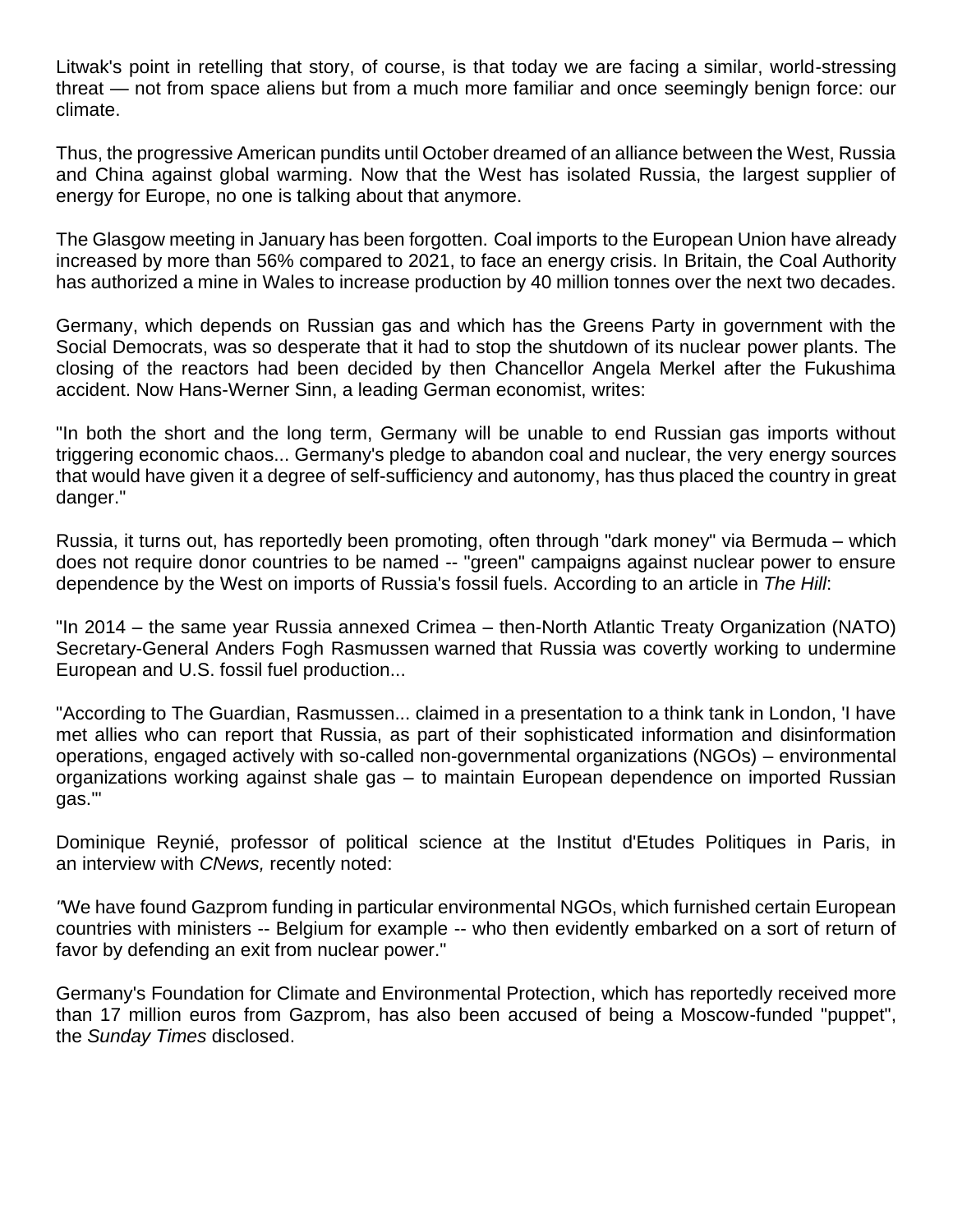# **World's Stupidity & Deceitfulness Leading to The Great Reset**

#### *Ron Ferguson*

A Canadian woman in her 70s was diagnosed with "Climate Change" (CC) in the second week of November 2021. She went to an emergency room, and the doctor wrote "climate change" as the cause of her illness on the diagnosis. It was concluded that the rapidly changing weather was making her sick. It was Dr Kyle Merritt who drew up that diagnosis at the Kootenay Lake Hospital in Nelson, B.C. And that from an educated doctor? Really!

America's Center for Disease Control and Prevention said CC can increase cardiovascular diseases and exasperate respiratory disease, leading to injuries and premature deaths. That was part of an article from WION, a News Broadcaster located in India.

The YouTube article went on to make claims that people are affected by heat and floods. Climate Change is making them ill. What is inferred from all the hype on Climate Change now is that every time there is a heatwave, a fire, a flood, a cold winter, cyclone/hurricane, volcanic eruption, earthquake, some weather event, it is all happening because of Climate Change.

Where does this illogical thinking come from? Well, I have three reasons.

The first is the extreme activism. There is such hype about CC, and every day more and more are taking the oath of allegiance to CC. It now includes most world leaders, the awfully ignorant Prince Charles, the strong atheist David Attenborough, Boris Johnson, and "that fella from the land of the free" (Biden, in case it did not register), and opulent fat cats and billionaires such as Bill Gates who won't be affected by the rise in prices that will come because of knee-jerk reactions to a hoax. Of course, it would not be the gathering of the weird and wacky if Prince Harry and Megan Markle were not part of it, and they are! Wonder of wonders. The proponents of CC, interestingly, mainly come from the left of politics. They are radical in graduated measures, along with so many who address this CC with a religious mania/fervor.

The second reason is a sad one, and that is a total lack of education in matters that young people ought to know. In Australia, our history is despised. The settlement and opening of the country in 1788 is called Invasion, and there are hate marches from some of the white population as well as the Aborigines.

The lives of the explorers, pioneers and settlers are obliterated, and regarding matters of past climate and history, not a word is mentioned. The indoctrination in education is so bad that the young generation can only relate to a socialist platform and hand-held phones. When they experience a heatwave, a flood, a cold winter, cyclone/hurricane, fires, some weather event, it is all happening because of Climate Change because they have no other historic reference to refer to.

The general media has become an absolute disgrace. If anything deviates from the level status quo of weather, it has to be CC destroying the planet to make it extinct in 20-50 years. To make it worse, the Meteorology Bureau in Australia has discarded all records prior to 1930, before which some of the worst events occurred, and many of those worse than from 1930 onwards. They want to bury the facts and try to con the population on CC as if it is a recent phenomenon.

The third reason for the illogical thinking on CC is a delusion. People are deluded, so they will not listen or research; they are programmed to accept a lie (for those who object to the word "lie," I have something to say later on). In a previous post, I mentioned the vacuum that exists in the human soul when you take "religion away." That "religion" can include the Christian faith or idolatry and heathenism. Something must fill the vacuum, and CC does that very well. Something must be believed in; whether it is true or false does not matter – it must become a reason for filling the vacuum. CC slots perfectly in that vacuum.

I believe CC to be the greatest delusion of our time, and the underlying promotions of it are clear – to aid in the implementation of the great Reset. One question I cannot answer is where is this delusion coming from? It has to be from God, or it is demonic. I am uncertain of the answer. In the Tribulation, God will send a great delusion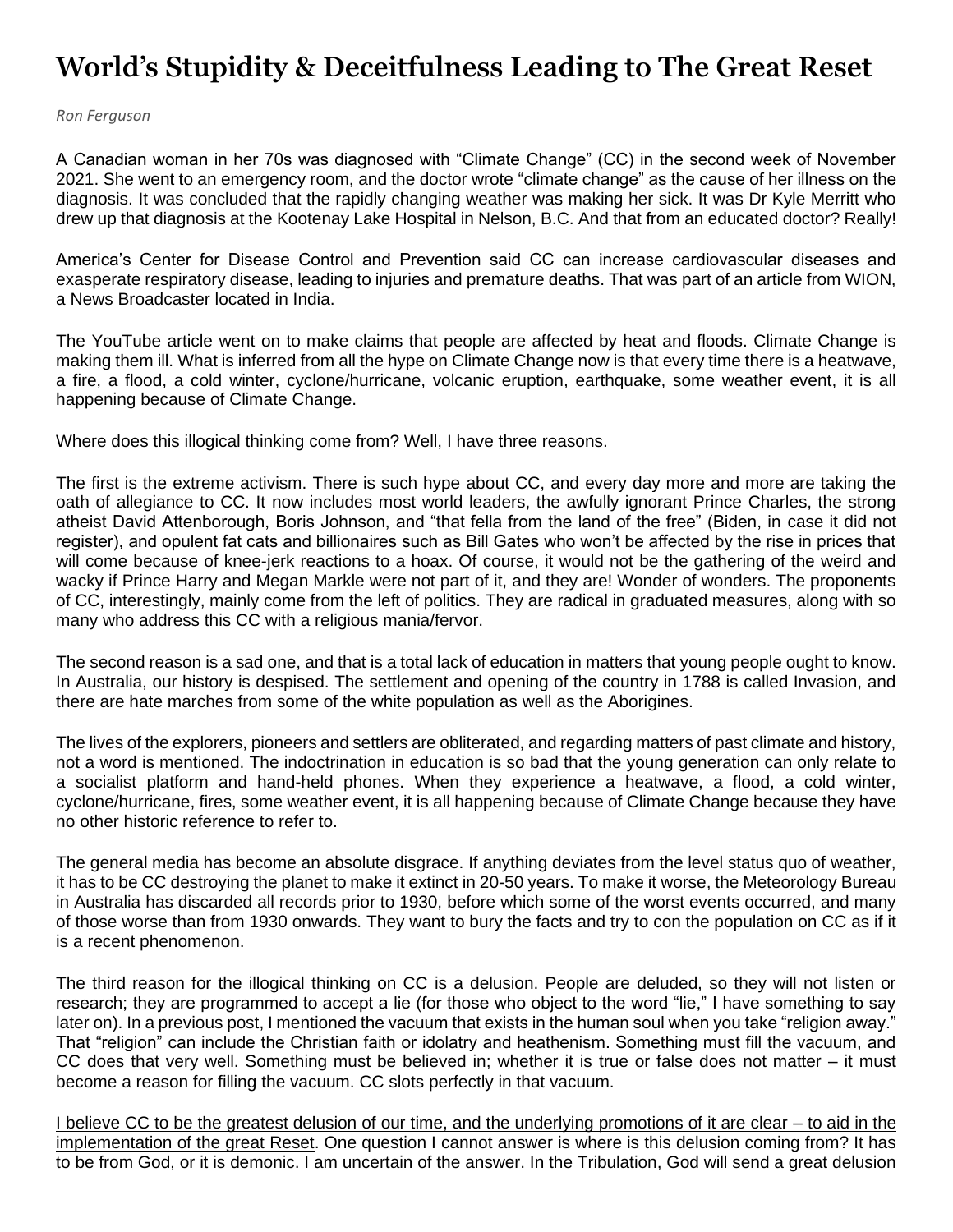that they will believe the lie; that is, they will believe the Antichrist is the "Saviour of the world." Maybe the Lord is letting us see how the whole world is going to run after the coming imposter, just like it is after CC, and He is letting us see what a pestilence (Covid) will be like with the Pale, sickly Horse, the fourth rider, the 4th seal.

Now let me address the matter mentioned earlier about accepting the lie. If you do believe the world has warmed 0.1 to 0.4 of a degree C in the last century, I will not argue with you. CC is the tip of the iceberg. It is what is under it we must consider. CC is hand in glove with THE GREAT RESET. It is no myth or conspiracy. It is a very real thing with enormous ramifications and is so godless that a Christian can have nothing to do with it.

What is the great reset? The following is about as good as you get in a small definition. It comes from Rowan Dean from Sky News explaining the great reset:

*"It is a global commitment they have made to use the panic and fear generated by the coronavirus as a means to reshape all our economies and laws and move to a new form of capitalism that focuses on net-zero emissions. The plan involves replacing shareholders of big companies with stakeholders who happen to be left-wing bureaucrats and climate-change zealots. Replacing Mom and Dad's small business and private enterprises with big tech and big business. Democracy and free enterprise go out the window. Totalitarian government control slides in through the back door."*

The great RESET was officially showcased in June 2020, with Prince Charles at the head of that showcasing by the World Economic Forum (WEF). A plan advocated for by the World Economic Forum for big business to collude with big government to completely (re)structure the global economy using the tools fostered through Covid-19 and geared towards a new form of capitalism for a supposedly sustainable future.

God forbid that Charles will become the next King. This is part of what Prince Charles said at that launch:

*"To create momentum for the great reset, we need to capture the imagination and will of humanity. We must*  redesign systems and pathways to advance net zero transitions globally. This would be the most dramatic act of *responsible leadership ever seen by the global private sector and would at once provide a catalytic incentive for the public sector to follow."*

The quote above was Prince Charles speaking at the launch event. The Great Reset is online in the materials. Charles even has an entire page dedicated to the great reset on his official Prince of Wales website. There is also a YouTube video on the Royal Family's YouTube channel discussing the great reset. There are multiple articles from mainstream media outlets discussing subjects also. Boris Johnson has spoken about it, as has Justin Trudeau. Biden has not actually used the "great reset" term, but his "**Build Back Better**" is the official slogan of the GREAT RESET, and that slogan was also clearly displayed on the banner behind Boris Johnson when he spoke about it, by the way.

This was said by Johnson:

*"We human beings will simply not content ourselves with a repair job. We see these moments as the time to*  learn and to improve on the world that went before, and that's why this government will **build back better**."

The great reset is godless, and the embracing plan of man is humanism and socialism in this new world order. It wants nothing to do with "religion." A Christian can have nothing to do with any of it, including support for Climate Change, even if the Christian might think there is change. You must flee from it. I think all of this is foundational for the structure the world leader/Antichrist will step into after the Rapture.

Years ago, people vainly tried to identify the Antichrist, which is an impossibility because he can't be revealed until the Church is raptured and the first seal of Revelation 6 is broken. All sorts of names, from Henry Kissinger to the Pope, were mentioned. I did not give it much thought but expected it would be a political leader from Europe. Now, just maybe, the unifying influence of the WEF is an interesting slant on things.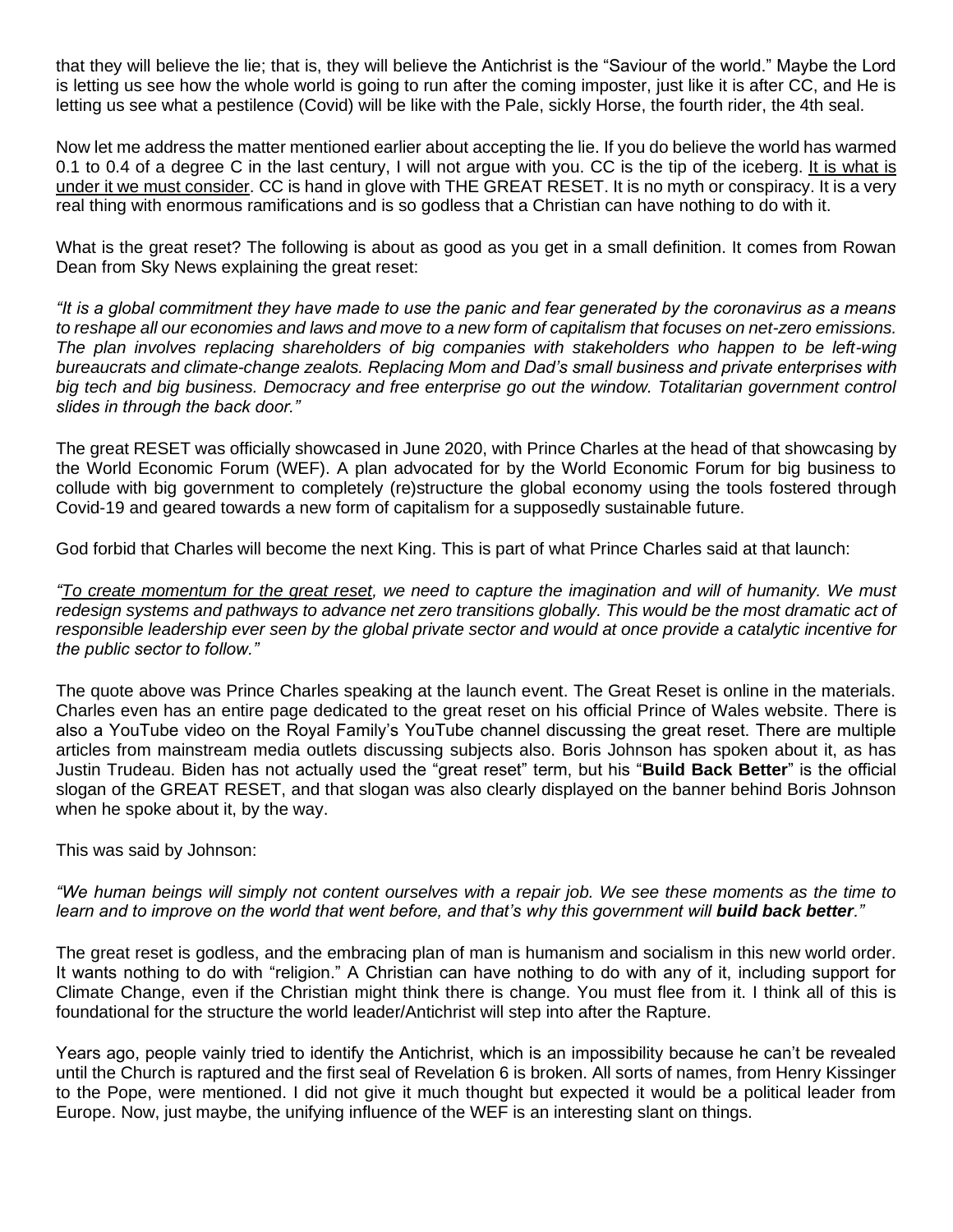It is unbelievable how much has changed in just the last few years. The world is aligning itself. The world is in a gigantic arms race. Covid has unsettled the world and made it easier to manipulate and control people. The Washington Post and the New York Times thundered out the Trump-Russia conspiracy, all from Clinton's planning. Now it is unmasked as a great devious hoax, but how much publicity is it getting in the USA? I understand, very little. Evil parades itself, and the good is imprisoned. Wicked men proceed from bad to worse. Evil is good, and good is evil.

Do we get depressed? It is easy to, especially us older ones who know what hard work and decency were 60 and more years ago, and now we see what was built up through our generation crumbling through the acid of socialism /Marxism and demonic activity.

We see all these things happening, but does it affect our citizenship? Not one little bit because our citizenship is in a most glorious place. I think it is going to be realized very soon. Don't be depressed with what is below, but be joyed about what's above.

# **The microchip implants that let you pay with your hand Katherine Latham**

Mon, April 11, 2022



*A woman paying for her meal in a café using a contactless payment chip implanted in her hand*

Patrick Paumen causes a stir whenever he pays for something in a shop or restaurant.

This is because the 37-year-old doesn't need to use a bank card or his mobile phone to pay. Instead, he simply places his left hand near the contactless card reader, and the payment goes through.

"The reactions I get from cashiers are priceless!" says Mr Paumen, a security guard from the Netherlands.

He is able to pay using his hand because back in 2019 he had a contactless payment microchip injected under his skin.

"The procedure hurts as much as when someone pinches your skin," says Mr Paumen.

A microchip [was first implanted into a human back in 1998,](http://edition.cnn.com/TECH/computing/9901/14/chipman.idg/) but it is only during the past decade that the technology has been available commercially.

And when it comes to implantable payment chips, British-Polish firm, Walletmor, says that last year it became the first company to offer them for sale.

"The implant can be used to pay for a drink on the beach in Rio, a coffee in New York, a haircut in Paris - or at your local grocery store," says founder and chief executive Wojtek Paprota. "It can be used wherever contactless payments are accepted."

Walletmor's chip, which weighs less than a gram and is little bigger than a grain of rice, is comprised of a tiny microchip and an antenna encased in a biopolymer - a naturally sourced material, similar to plastic.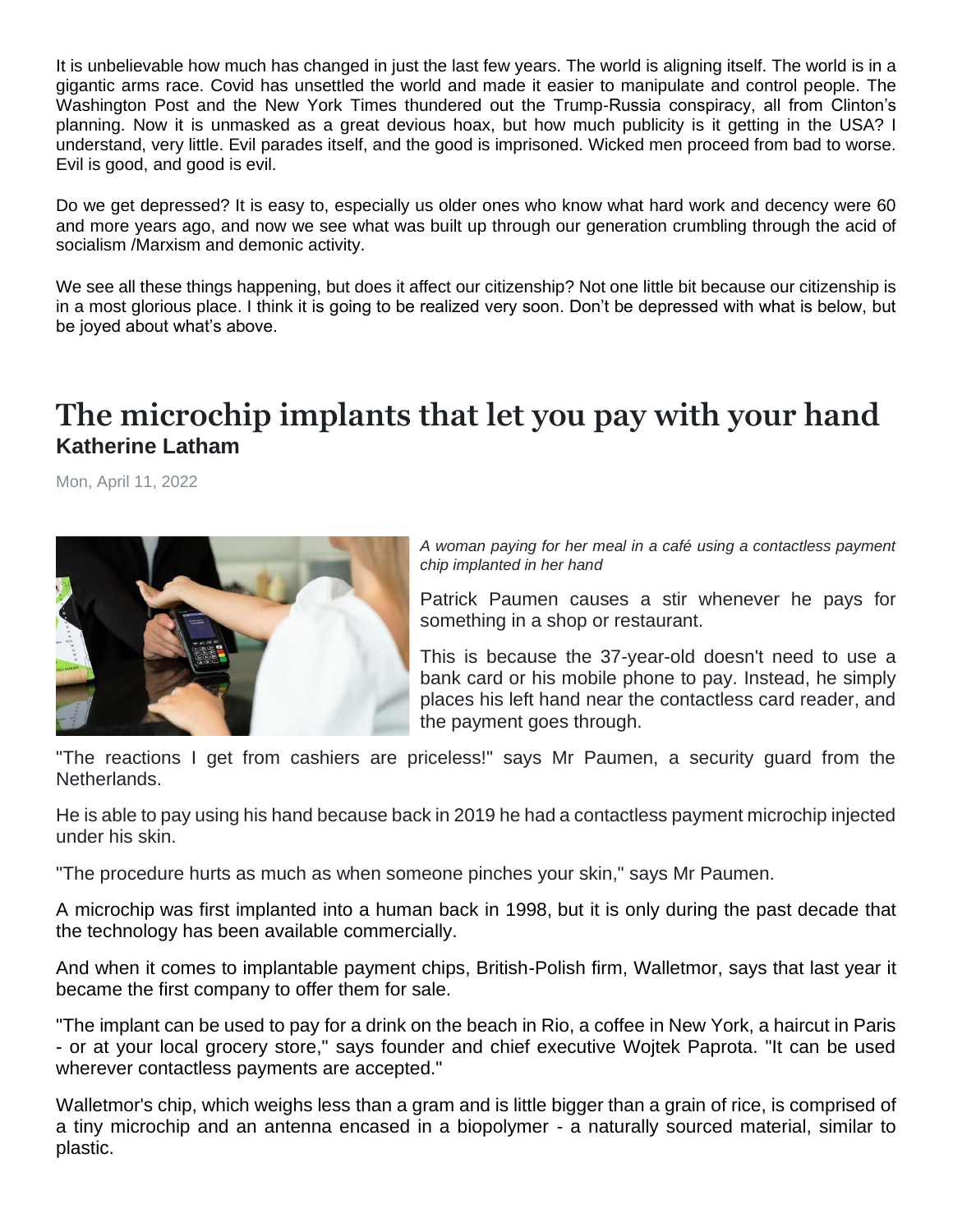Mr Paprota adds that it is entirely safe, has regulatory approval, works immediately after being implanted, and will stay firmly in place. It also does not require a battery, or other power source. The firm says it has now sold more than 500 of the chips.

The technology Walletmor uses is near-field communication or NFC, the contactless payment system in smartphones. Other payment implants are based on radio-frequency identification (RFID), which is the similar technology typically found in physical contactless debit and credit cards.



*An x-ray showing a Walletmor implant, which are injected into a person's hand after a local anaesthetic*

For many of us, the idea of having such a chip implanted in our body is an appalling one, [but a 2021](https://resources.marqeta.com/c/report-european-payments-landscape?x=hj28Ub&submissionGuid=95961be5-2b0b-4858-9459-d312087827a0)  [survey of more than 4,000 people across](https://resources.marqeta.com/c/report-european-payments-landscape?x=hj28Ub&submissionGuid=95961be5-2b0b-4858-9459-d312087827a0) the UK and [the European Union found that 51% would consider it.](https://resources.marqeta.com/c/report-european-payments-landscape?x=hj28Ub&submissionGuid=95961be5-2b0b-4858-9459-d312087827a0)

However, without giving a percentage figure, the report added that "invasiveness and security issues remained a major concern" for respondents.

Mr Paumen says he doesn't have any of these worries.

"Chip implants contain the same kind of technology that people use on a daily basis," he says, "From key fobs to unlock doors, public transit cards like the London Oyster card, or bank cards with contactless payment function.

"The reading distance is limited by the small antenna coil inside the implant. The implant needs to be within the electromagnetic field of a compatible RFID [or NFC] reader. Only when there is a magnetic coupling between the reader and the transponder can the implant can be read."

He adds that he is not concerned that his whereabouts could be tracked.

"RFID chips are used in pets to identify them when they're lost," he says. "But it's not possible to locate them using an RFID chip implant - the missing pet needs to be found physically. Then the entire body gets scanned until the RFID chip implant is found and read."

Yet the issue with such chips, (and what causes concern), is whether in the future they become ever more advanced, and packed full of a person's private data. And, in turn, whether this information is secure, and if a person could indeed be tracked.

Financial technology or fintech, expert Theodora Lau, is co-author of the book Beyond Good: How Technology Is Leading A Business Driven Revolution.

She says that implanted payment chips are just "an extension of the internet of things". By that she means another new way of connecting and exchanging data.

Yet, while she says that many people are open to the idea - as it would make paying for things quicker and easier - the benefit must be weighed up with the risks. Especially as and when embedded chips carry more of our personal information.

"How much are we willing to pay, for the sake of convenience?" she says. "Where do we draw the line when it comes to privacy and security? Who will be protecting the critical infrastructure, and the humans that are part of it?"

[New Tech Economy](https://www.bbc.co.uk/news/business-15521824?xtor=AL-72-%5Bpartner%5D-%5Byahoo.north.america%5D-%5Blink%5D-%5Bnews%5D-%5Bbizdev%5D-%5Bisapi%5D) is a series exploring how technological innovation is set to shape the new emerging economic landscape.